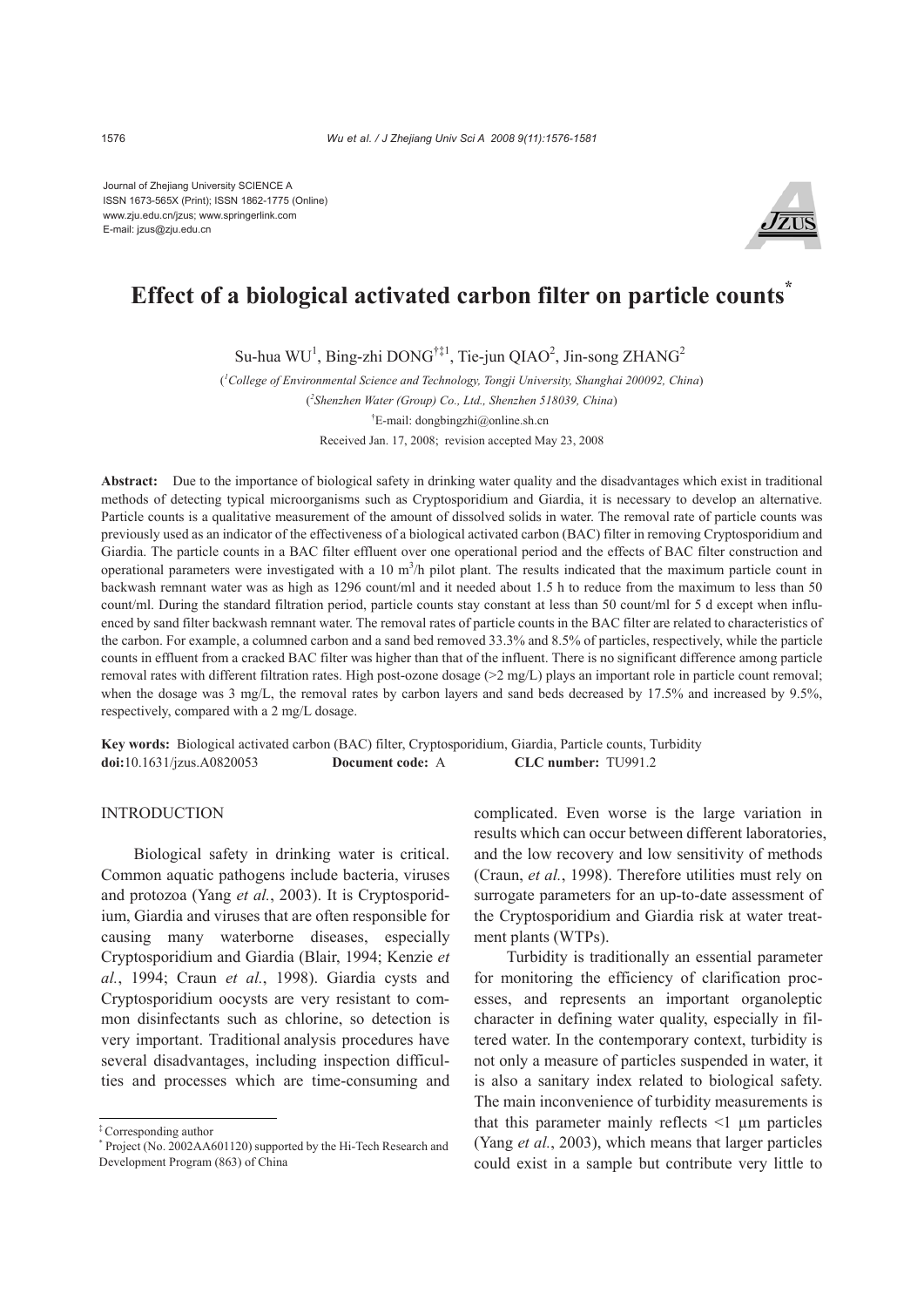turbidity readings. However, Cryptosporidium exists as a spherical oocyst 4~6 µm in diameter, and Giardia cysts are 10~12 µm in diameter (Hatukai *et al.*, 1997), so turbidity measurement is not sensitive to particles in the size range of Giardia cysts and Cryptosporidium oocysts. Therefore low turbidity of treated water

does not indicate their absence in the water.

Particle counters have been widely developed during the last few years and allow us to obtain the total particle counts (TPCs) and particle size distributions (PSDs). It is possible to use particle counters both in laboratory studies and in online measurements, evaluation and optimization. Unlike turbidity, particle counting is more sensitive to particles larger than  $1 \mu m$ (Hatukai *et al.*, 1997). Usually the pathogen concentration can be correlated from the total particle counts. The treatment goals of the Surface Water Treatment Rule (SWTR) specify a 99.9% removal or inactivation of Giardia cyst or 99.99% removal or inactivation of enteric viruses. The Interim Enhanced Surface Water Treatment Rule (IESWTR) requires 99% removal of Cryptosporidium. Both rules attain these objects by reducing overall effluent particles (Colorado Department of Public Health and Environment, 2002). This is why these rules suggest using particle counters for effluent monitoring to preserve water safety.

Much research has been undertaken to investigate the relationships between particle counts and Cryptosporidium and Giardia. It has been found that there are probably only between  $1~3$  Cryptosporidium (or its oocysts) and Giardia (or its cyst) when particle counts of  $3{\sim}10$  µm size range are  $\leq 100$ count/ml. Furthermore, when the particle counts of this size range are reduced to  $\leq 50$  count/ml, the probability of Cryptosporidium (or its oocyst) and Giardia (or its cyst) existing is only 0.01%. Thus improvement of particle removal promotes Cryptosporidium and Giardia removal. Particle counters have already been widely utilised in American WTPs, most commonly as a tool to evaluate filter performance and reduce the Giardia and Cryptosporidium risk (Hall and Croll, 1997; Morse *et al.*, 2002). In China, particle counters are only used in a limited number of WTPs: Beijing No. 9 Water Plant applies particle counters for traditional treatment process optimization (Cui *et al.*, 2004); Guangzhou Water Supply Co. uses particle counters to assess the water quality of sand filter effluent and biological activated carbon (BAC) filter effluent (He and Xu, 2004).

Nowadays the ozonation-BAC treatment process, which integrates the strong oxidation and disinfection capabilities of ozone and the high adsorption and biodegradation capacities of BAC, has become a popular advanced water treatment technology which has been implemented all over the world (Zhou and Qiu, 1998). When ozonation-BAC treatment process is used, BAC becomes the last filtration technology prior to disinfection. Almost all investigations previously undertaken have focused upon the relationships among particle counts, turbidity, Cryptosporidium and Giardia, sand filter performance examination, and the use of particle counters, rather than the impact of BAC filters. This paper presents the results of particle counts in BAC filter effluent obtained by a  $10 \text{ m}^3$ /h pilot plant.

## MATERIALS AND METHODS

#### **Experiment apparatus**

Experiments were undertaken at a pilot water treatment plant in South China with a process of pre-ozonation, flocculation-sedimentation, rapid sand filtration, post-ozonation and BAC filtering. The main design parameters for the BAC filter were as follows: 1.20 m of diameter, 4.7 m of total height which includes 1.75 m carbon depth, 0.3 m sand bed and 0.45 m supporting layer, and a 10 m<sup>3</sup>/h design flow corresponding to a filtration rate of 8.85 m/h. Two parallel processes were employed, one with a columned carbon filter and the other with a cracked carbon filter. All results were taken from the columned carbon filter, except for those involving comparisons between the two filters.

#### **Analytical methods and the standard requirement**

The TPCs were carried out by a continuous online particle counter (Fig.1) and a portable particle measuring sensor (model WPCS, IBR Inc.). This sensor allows up to 8 user selectable channels ranging from 2 to 400 µm with a resolution of 5% or less at 10 µm and a resolution of 9% or less at 2 µm. The following channels were selected during tests: 2~3, 3~5,  $5-7, 7-10, 10-20, 20-50, 50-70, 70-100, >100 \text{ }\mu\text{m}$ .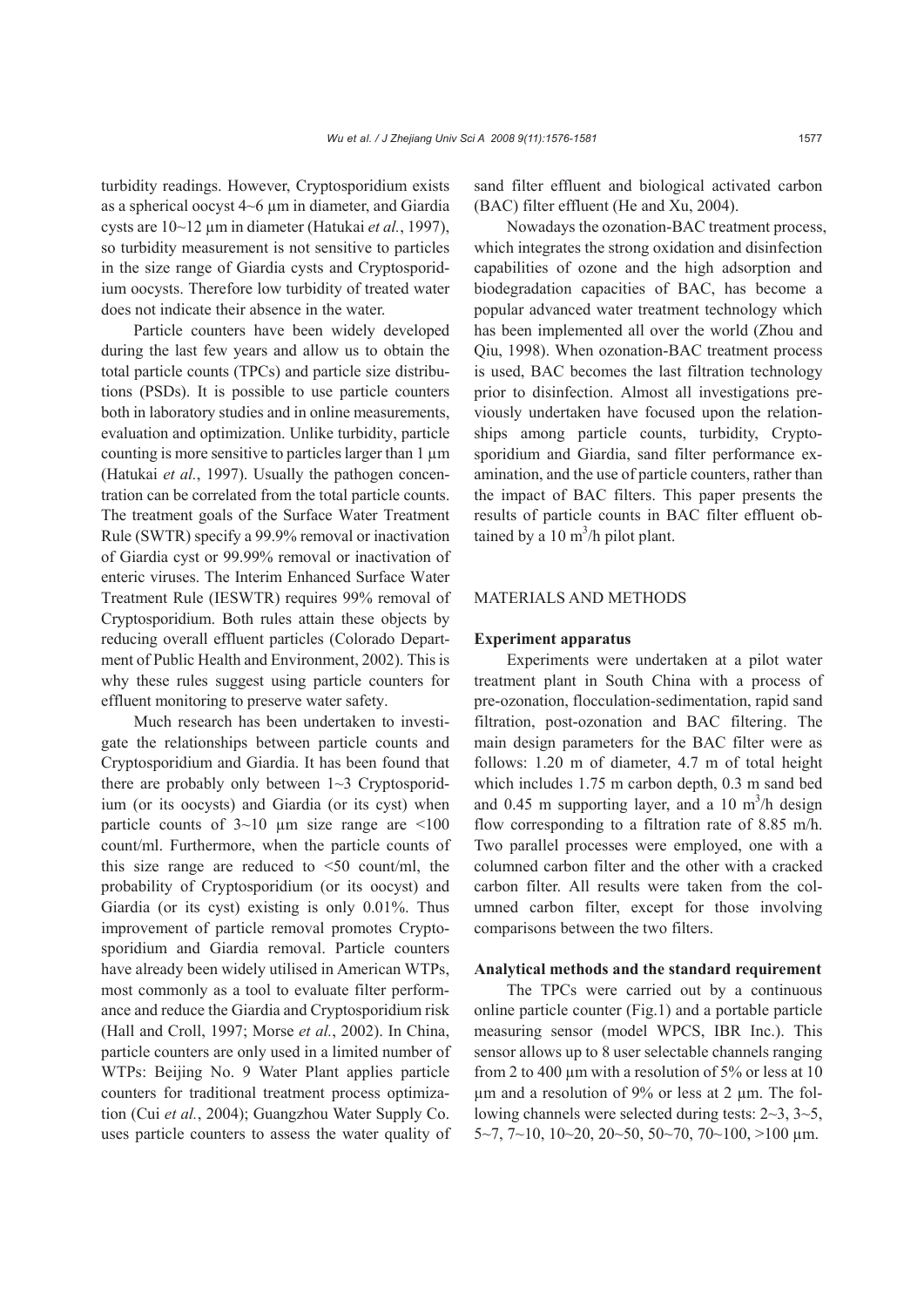

**Fig.1 IBR particle counter** 

In China there is no requirement for particle counts. Luo *et al.*(2000) suggest that filtrate particle counts (without size ranges) should be <100 count/ml. By comparison, in American WTPs it is demanded that particles  $>2$  µm should be  $\leq 50$  count/ml (He and Xu, 2004).

## RESULTS AND DISCUSSION

# **PSD of BAC filter effluent**

The PSD data presented in Table 1 reveal that particles of  $2~3$  µm size range comprise the majority (about 75%) of the particles in BAC filtered water. Particles greater than 10  $\mu$ m are not discussed here since they comprise less than 0.5% of the TPC. This article is only focused on the TPC.

|  |  | Table 1 PSD of BAC filter effluent |
|--|--|------------------------------------|
|  |  |                                    |

| Channel                            |      | PSD(%) |      |
|------------------------------------|------|--------|------|
|                                    | Max. | Min.   | Ave. |
| $1(2-3 \mu m)$                     | 79 2 | 70.5   | 75.3 |
| $2(3-5 \mu m)$                     | 23.5 | 18.4   | 20.3 |
| $3(5{\sim}7 \text{ }\mu\text{m})$  | 41   | 17     | 2.9  |
| $4(7{\sim}10 \text{ }\mu\text{m})$ | 2.1  | 0.5    | 11   |

# **BAC filter effluent particles in full operational period**

1. Backwash remnant water drainage period

Fig.2 gives the particle counts in backwash remnant water. The particle counts reached 1296 count/ml as BAC filter backwash remnant water is

drained off directly after backwashing. Then the particle counts decreased dramatically to 100 count/ml after 64 min, but needed about 1.5 h to stabilize at a value less than 50 count/ml.



**Fig.2 Particle counts (>2** μ**m) in backwash remnant water of BAC filter** 

The turbidity standard for the WTP effluent in the program "Southern Area Drinking Water Safety Assurance Technology" is 0.1 NTU. This is also an indication that backwash remnant water drainage is finished. Usually a BAC filter will only need 0.5 h for this to occur, whereas up to 1.5 h is necessary for the particle counts to decrease to 50 count/ml. Thus, if particle counts are used to control the backwash remnant water drainage instead of turbidity, the time taken to stabilize is significantly longer. This also means that the particle count measurements tend to be more sensitive than turbidity.

The maximum particle count in BAC filter effluent and the time needed before the backwash remnant water drainage period of BAC filter finished is much higher and much longer than those in another research with around 90 count/ml peak value and 15 min, respectively (He and Xu, 2004). This is maybe caused by different activated carbon, operational conditions and water chemistry. These results illustrate the complexity of BAC filter effluent particles that needs further investigation to be better understood. Many factors, such as operational conditions, carbon type used in a BAC filter and water chemistry can all influence the particle counts.

It is apparent from Fig.2 that the main problems with BAC filter backwash remnant water drainage periods are high particle counts and long time duration. Discharging or treating the backwash remnant water is highly advisable for safety.

2. Standard filtration period

The standard filtration period of a BAC filter is defined as the period when the BAC filter effluent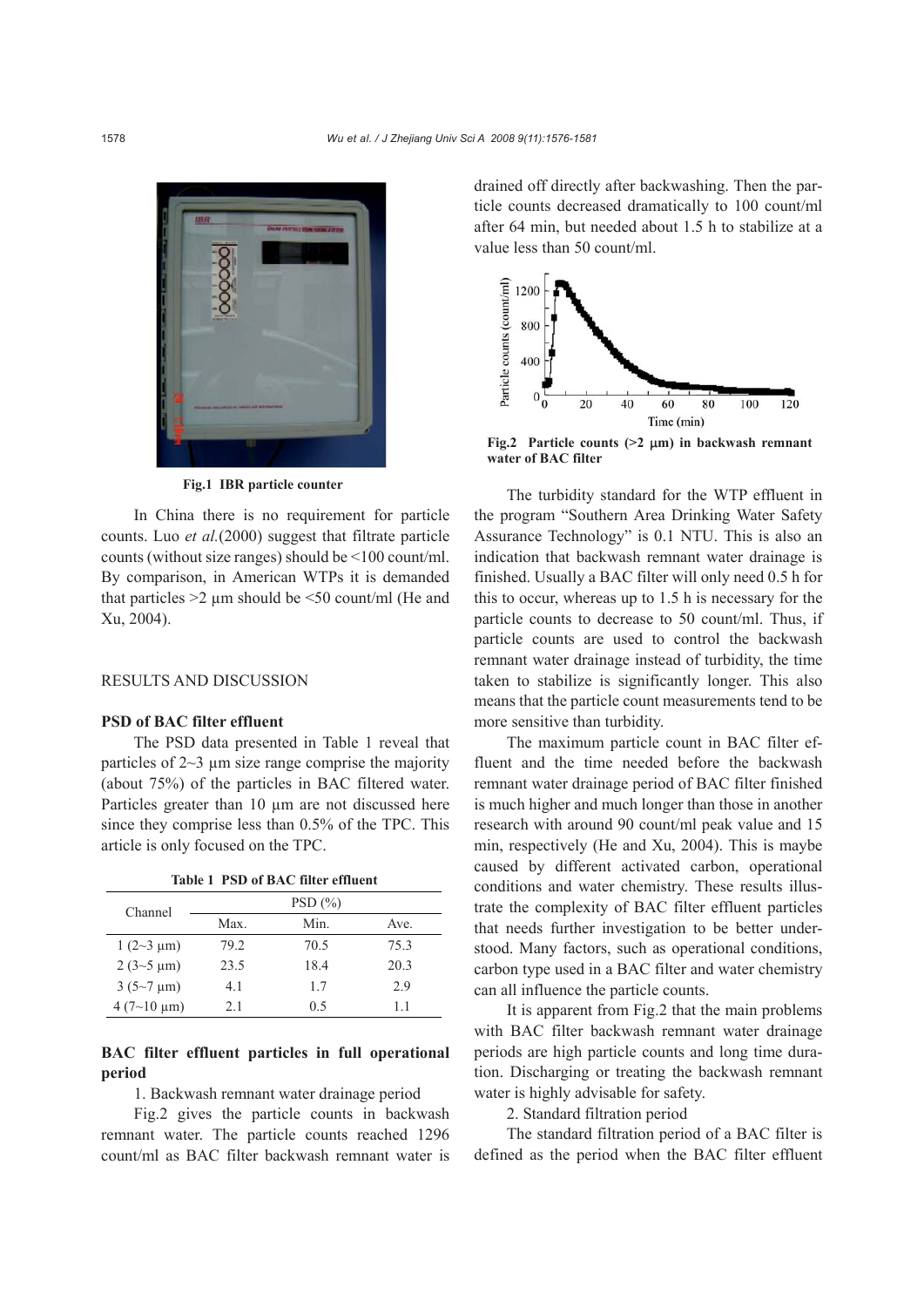particle counts remain constant at less than 50 count/ml after the backwash remnant water drainage period.

There is no doubt that the worst water quality exists when water is first drained off after backwashing. However, particle counts during the standard filtration period tend to vary. It is possible for them to remain below 50 count/ml or exceed this figure depending on the influent water quality and BAC filter management.

Fig.3 gives the particle counts of BAC filter effluent over a standard filtration period of 7 d. Although the particle counts usually remain below 50 count/ml there are also some times when the effluent particle counts increased gradually and peaked above 50 count/ml before decreasing again. This period corresponds with the time for rapid sand filter draining off backwash remnant water, so it appears that the high particle counts in BAC filter influent may be caused by bad sand filter effluent quality. The influence of backwash remnant water drained off by a rapid sand filter is also observed in another investigation (He and Xu, 2004) in which the particle counts of sand filter effluent and BAC filter effluent were compared, though the influence is not as significant (with the maximum particle counts still lower than 70 count/ml) as that in Fig.3, with the maximum particle counts keeping lower than 70 count/ml and higher than 150 count/ml in Fig.3.

After 5 d the particle counts showed a gradual upward trend to 100 count/ml, and on the 7th day, the particle counts increased dramatically to several times this figure. This spike indicates that the carbon filter has reached breakthrough point and it is time for backwashing. The time needed before backwashing is close to 115 h (He and Xu, 2004).

### 400 Particle counts (count/ml) 350 300 250 200 150 100 50  $\mathbf{0}$

Fig.3 Particle counts (>2 µm) of BAC filter effluent in <br>stuations. **standard filtration period** 

3

Standard filtration period (d)

 $\overline{4}$ 

5

6

 $\overline{2}$ 

 $\theta$ 

## **Effect of BAC filter design**

The removal rates or removal efficiencies of activated carbon layer and sand bed are defined as the difference between the particle counts in influent and activated carbon layer and the difference of particle counts between a activated carbon layer and a sand bed, respectively.

1. Comparison of the activated carbon filter and the sand bed

The maximum particle counts of BAC filtered water are up to 200 count/ml due to the influence of the sand filter backwashing remnant water. But at other times particles can be removed by BAC filter with 33.3% removed by the activated carbon layer and a further 8.5% removed by the sand bed (Table 2).

**Table 2 Effects of the sand bed and carbon types on particles removal rate**<sup>\*</sup>

|                 | Removal rate $(\% )$                                                   |          |  |  |
|-----------------|------------------------------------------------------------------------|----------|--|--|
| Type            | Activated carbon layer                                                 | Sand bed |  |  |
| Columned carbon | 33.3                                                                   | 8.5      |  |  |
| Cracked carbon  | $-101.2$                                                               | 45.3     |  |  |
|                 | * The sampling time for particle counts is a 1 h interval (considering |          |  |  |

the residence time of the carbon layer and the sand bed); the whole sampling period is 5 d; the detecting instrument is a portable particle counter; the results are expressed by average removal rate

2. Comparison of columned carbon and cracked carbon

There is a significant difference between cracked carbon and columned carbon in adsorptive capability, physicochemical properties and influence on biological safety. More bacteria are able to adhere to cracked carbon, which allows more bacteria to be protected and correspondingly higher effluent particle counts. Therefore it is necessary to investigate the difference in efficiency between columned carbon and cracked carbon. Table 2 illustrates these results. The cracked carbon layer allowed the effluent particle counts to increase by 101.2% compared to a 33.3% removal by the columned carbon layer. One possible reason is that minor carbon particles are able to be swept away by the effluent water, and a second reason is that dead microfilm will sometimes be swept from cracked carbon into the water. Although the following sand bed removed 45.3% of particle counts, the cracked carbon layer effluent particle counts are higher than that of influent in most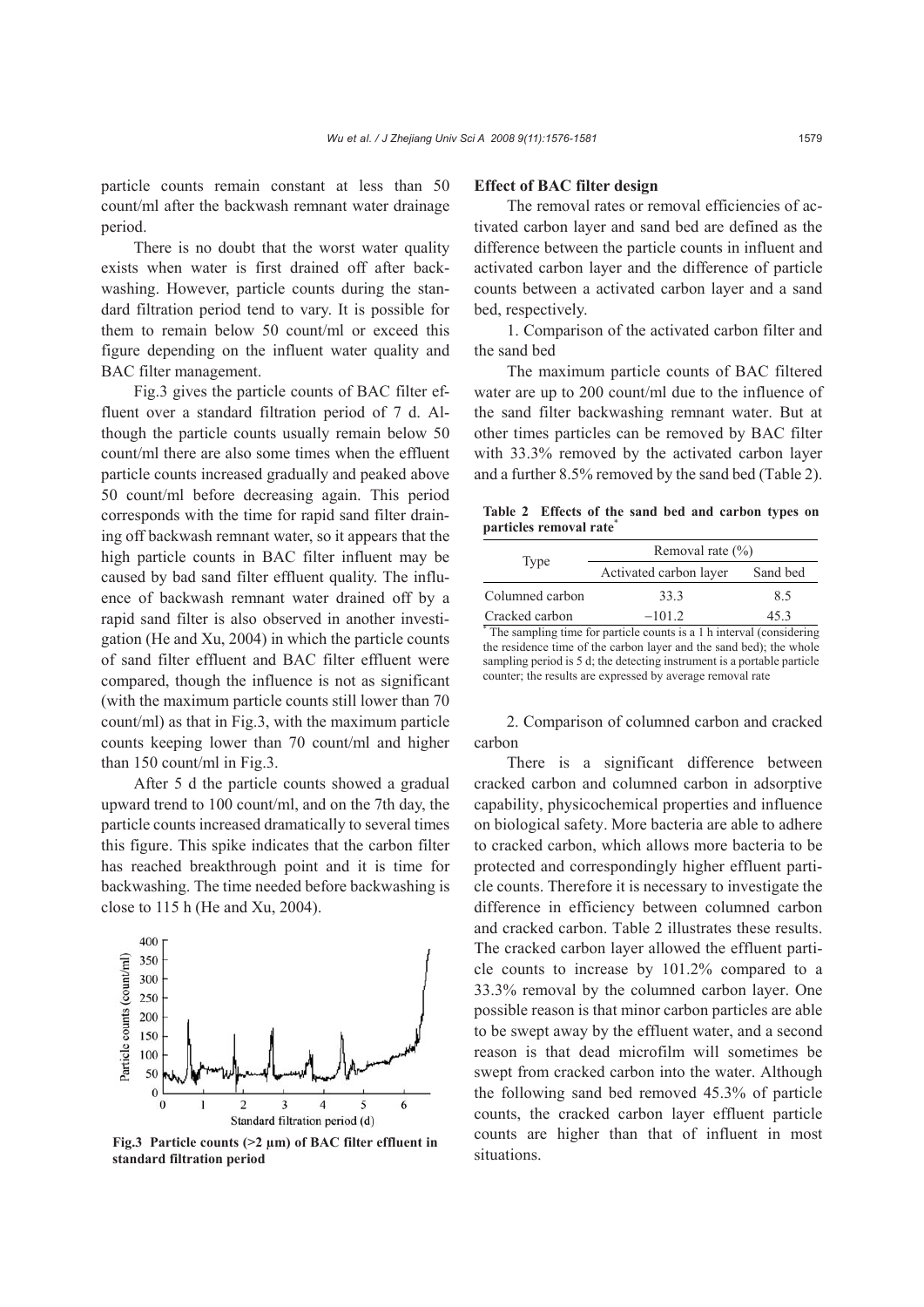# **Effect of BAC filter operating parameters**

## 1. Effect of filtration rate

The effects of the filtration rate on particle removal by the activated carbon layer and the sand bed were investigated by varying the filtration rate over a short period of time. From the results presented in Table 3, an increase in the filtration rate resulted in a decrease in particle removal by the activated carbon layer but an improvement in particle removal by the sand bed. This can be explained by a high filtration rate causing a stronger scouring effect on carbon particles and causing small carbon particles and microorganisms to be washed into the water, whilst the sand bed is effective at removing small particles. To achieve lower BAC filter effluent particle counts, a sand bed under the carbon layer is necessary.

2. Effect of post-ozonation dosage

Since post-ozonation and BAC filter processes are invariably combined in advanced drinking water treatment, the influence of post-ozone dosage was also examined in this study. The author's previous study (Wu *et al.*, 2007) suggests that pre-ozonation will influence the PSD, turning coarser particles into smaller ones, leading to a negative effect on flocculation and sedimentation compared to better removal by the sand bed.

Table 4 gives the results of the effect of postozone dosage on particle removal by the BAC filter. Adding a low post-ozone dosage did not significantly affect the removal efficiency of particles by the carbon layer, but higher dosages are responsible for a notable variation. The particle removal rates were reduced to 30.7% and 27.8% when 1.5 mg/L and 2.0 mg/L post-ozone were used, respectively, compared to the 33.3% removal efficiency when no post-ozone was added. Further increases in post-ozone dosage (3.0 mg/L) resulted in a dramatic decrease in particle reduction (10.3%).

It was found that increases in post-ozone dosage resulted in a decrease in particle removal by the activated carbon layer, but this influence can be alleviated by improvements in particle removal by the sand bed, the function of which is the same as described in Table 3. As the post-ozone dosage increased from 2.0 mg/L to 3.0 mg/L, the removal rate by the carbon layer declined from 30.7% to only 10.3%, while the removal efficiency by the sand bed increased by 9.5% (from 16.5% to 26.0%). The differing effects of the carbon layer and the sand bed indicate that the particle counts removal rate should be considered when choosing post-ozone dosage or, alternatively, that the height of the sand bed should be increased to solve the problem.

#### **CONCLUSION**

Using particle counters for filtrate effluent monitoring is suggested as particle counting is more sensitive than traditional turbidity based monitoring.

| Filtration   | Influent   | Activated carbon layer |            | Sand bed effluent Removal by the activated | Removal by the   |
|--------------|------------|------------------------|------------|--------------------------------------------|------------------|
| rate $(m/h)$ | (count/ml) | effluent (count/ml)    | (count/ml) | carbon layer $(\% )$                       | sand bed $(\% )$ |
| 4.42         |            | 43                     | 40         | 38.9                                       | 6.9              |
| 6.19         | 85         | 46                     | 42         | 31.3                                       | 9.5              |
| 8.85         | 67         | 57                     | 52         | 33.3                                       | 8.5              |
| 10.60        | 74         | 52                     | 47         | 29.7                                       | 10.4             |
| 13.30        | 80         | 57                     |            | 28.7                                       | 10.8             |
|              |            |                        |            |                                            |                  |

**Table 3 Effect of filtration rate on particle removal rate** 

| Table 4 Effect of post-ozone dosage on particle removal rate |            |                        |            |                                            |                  |  |
|--------------------------------------------------------------|------------|------------------------|------------|--------------------------------------------|------------------|--|
| Post-ozone                                                   | Influent   | Activated carbon layer |            | Sand bed effluent Removal by the activated | Removal by the   |  |
| $\frac{1}{2}$ dosage $(m/h)$                                 | (count/ml) | effluent (count/ml)    | (count/ml) | carbon layer $(\% )$                       | sand bed $(\% )$ |  |
|                                                              | 85         | 57                     | 52         | 33.3                                       | 8.5              |  |
| 1.0                                                          | 78         | 53                     | 47         | 32.5                                       | 10.3             |  |
| 1.5                                                          | 63         | 44                     | 38         | 30.7                                       | 13.2             |  |
| 2.0                                                          | 70         | 51                     | 43         | 27.8                                       | 16.5             |  |
| 2.5                                                          | 65         | 53                     | 42         | 19.2                                       | 21.3             |  |
| 3.0                                                          | 80         |                        | 53         | 10.3                                       | 26.0             |  |